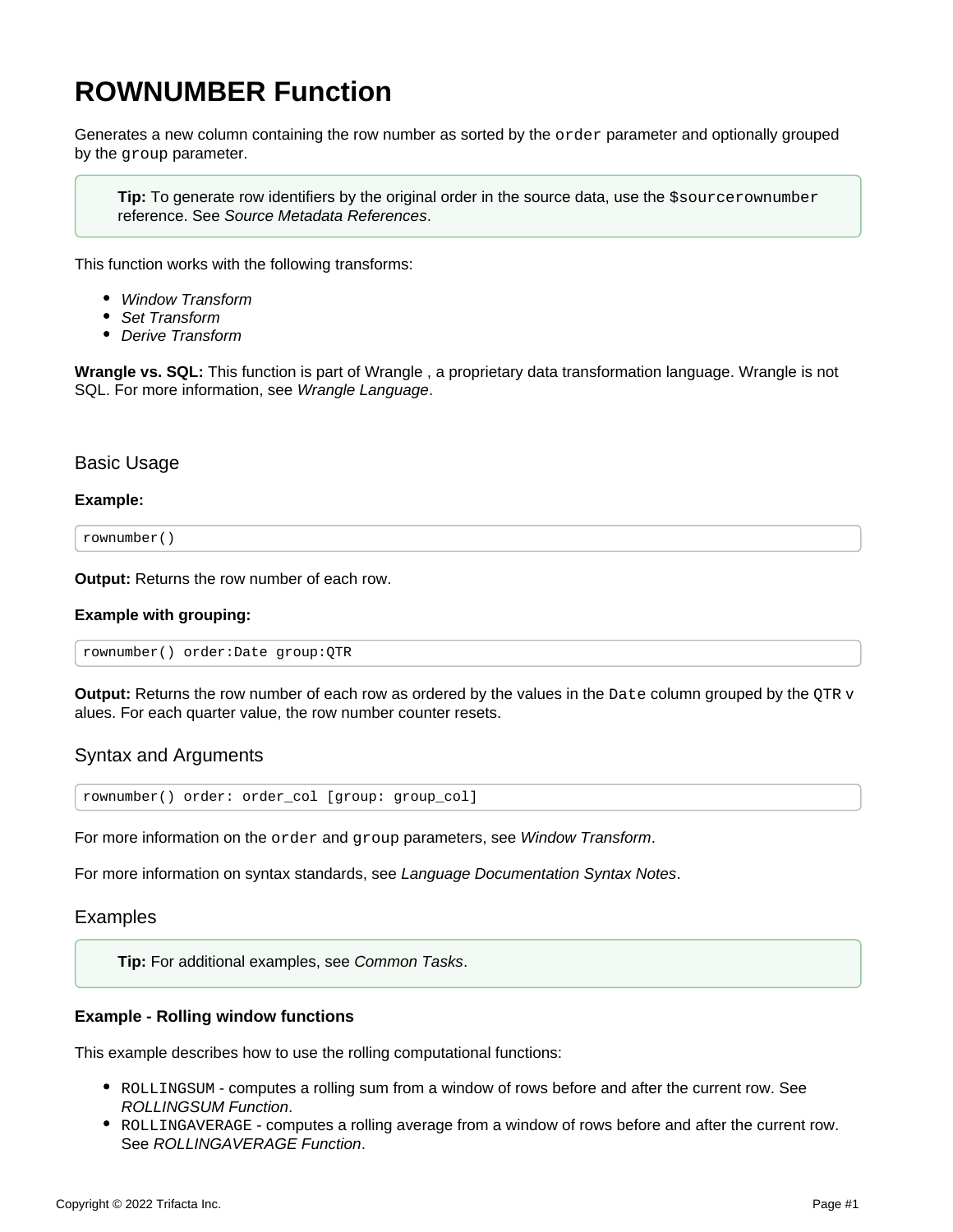• ROWNUMBER - computes the row number for each row, as determined by the ordering column. See [ROWNUMBER Function](#page-0-0).

The following dataset contains sales data over the final quarter of the year.

| ourc |  |
|------|--|
|------|--|

| Date     | <b>Sales</b> |
|----------|--------------|
| 10/2/16  | 200          |
| 10/9/16  | 500          |
| 10/16/16 | 350          |
| 10/23/16 | 400          |
| 10/30/16 | 190          |
| 11/6/16  | 550          |
| 11/13/16 | 610          |
| 11/20/16 | 480          |
| 11/27/16 | 660          |
| 12/4/16  | 690          |
| 12/11/16 | 810          |
| 12/18/16 | 950          |
| 12/25/16 | 1020         |
| 1/1/17   | 680          |

## **Transformation:**

First, you want to maintain the row information as a separate column. Since data is ordered already by the Date column, you can use the following:

| <b>Transformation Name</b> | Window      |  |  |
|----------------------------|-------------|--|--|
| <b>Parameter: Formulas</b> | ROWNUMBER() |  |  |
| Parameter: Order by        | Date        |  |  |

Rename this column to rowId for week of quarter.

Now, you want to extract month and week information from the Date values. Deriving the month value:

| <b>Transformation Name</b>    | New formula        |
|-------------------------------|--------------------|
| Parameter: Formula type       | Single row formula |
| <b>Parameter: Formula</b>     | MONTH(Date)        |
| Parameter: New column<br>name | 'Month'            |

Deriving the quarter value: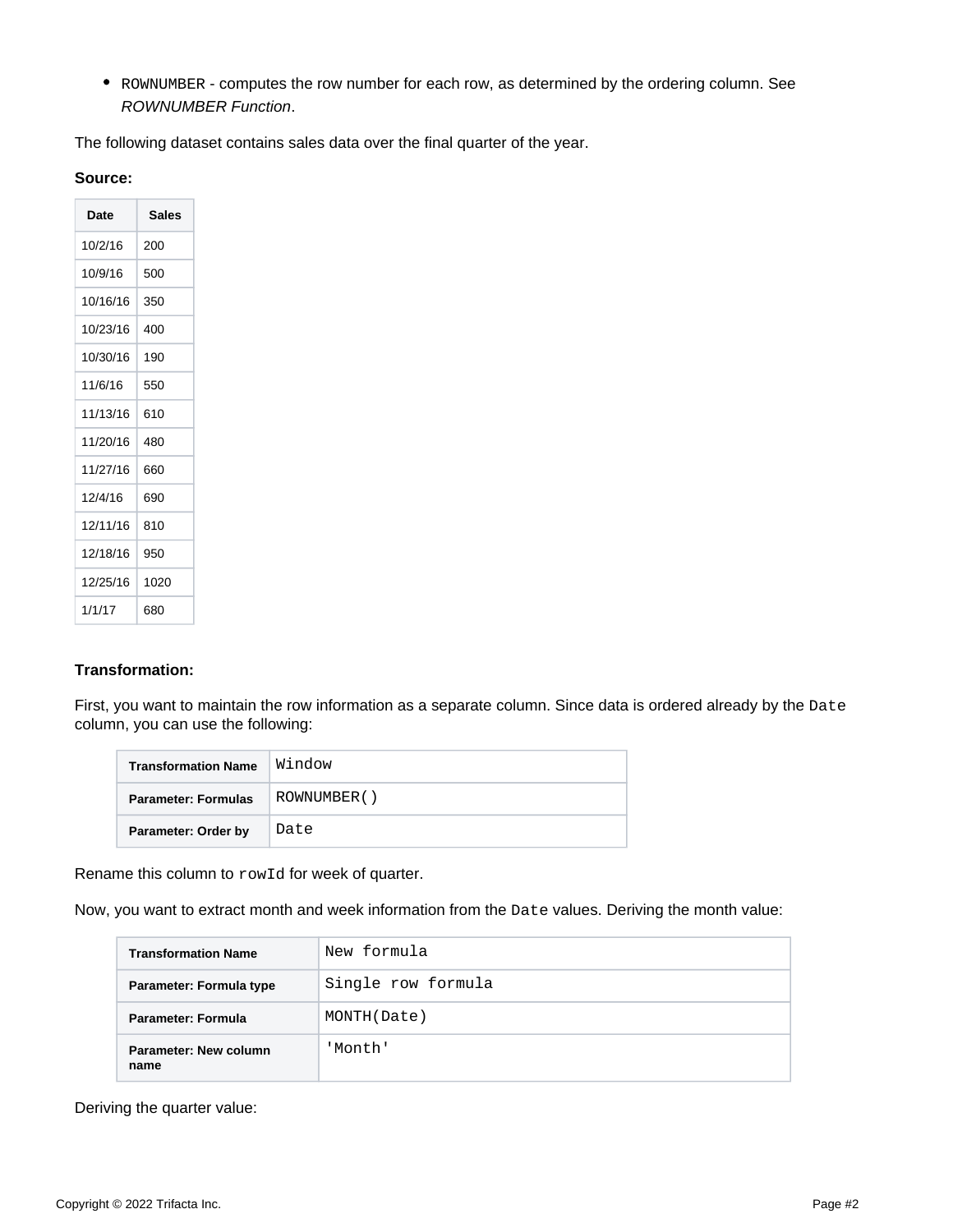| <b>Transformation Name</b>    | New formula                               |  |  |
|-------------------------------|-------------------------------------------|--|--|
| Parameter: Formula type       | Single row formula                        |  |  |
| Parameter: Formula            | $(1 + \text{FLOOR}((\text{month}-1)/3)))$ |  |  |
| Parameter: New column<br>name | ' OTR '                                   |  |  |

Deriving the week-of-quarter value:

| <b>Transformation Name</b> | Window      |  |  |
|----------------------------|-------------|--|--|
| <b>Parameter: Formulas</b> | ROWNUMBER() |  |  |
| Parameter: Group by        | OTR         |  |  |
| Parameter: Order by        | Date        |  |  |

Rename this column  $WOQ$  (week of quarter).

Deriving the week-of-month value:

| <b>Transformation Name</b> | Window      |
|----------------------------|-------------|
| <b>Parameter: Formulas</b> | ROWNUMBER() |
| Parameter: Group by        | Month       |
| Parameter: Order by        | Date        |

Rename this column WOM (week of month).

Now, you perform your rolling computations. Compute the running total of sales using the following:

| <b>Transformation Name</b> | Window                     |  |
|----------------------------|----------------------------|--|
| <b>Parameter: Formulas</b> | $ROLLINGSUM(Sales, -1, 0)$ |  |
| Parameter: Group by        | OTR                        |  |
| Parameter: Order by        | Date                       |  |

The -1 parameter is used in the above computation to gather the rolling sum of all rows of data from the current one to the first one. Note that the use of the QTR column for grouping, which moves the value for the 01/01/2017 into its own computational bucket. This may or may not be preferred.

Rename this column QTD (quarter to-date). Now, generate a similar column to compute the rolling average of weekly sales for the quarter:

| <b>Transformation Name</b> | Window                                |
|----------------------------|---------------------------------------|
| <b>Parameter: Formulas</b> | $ROUND(ROLLINGAVERAGE(Sales, -1, 0))$ |
| <b>Parameter: Group by</b> | OTR                                   |
| Parameter: Order by        | Date                                  |